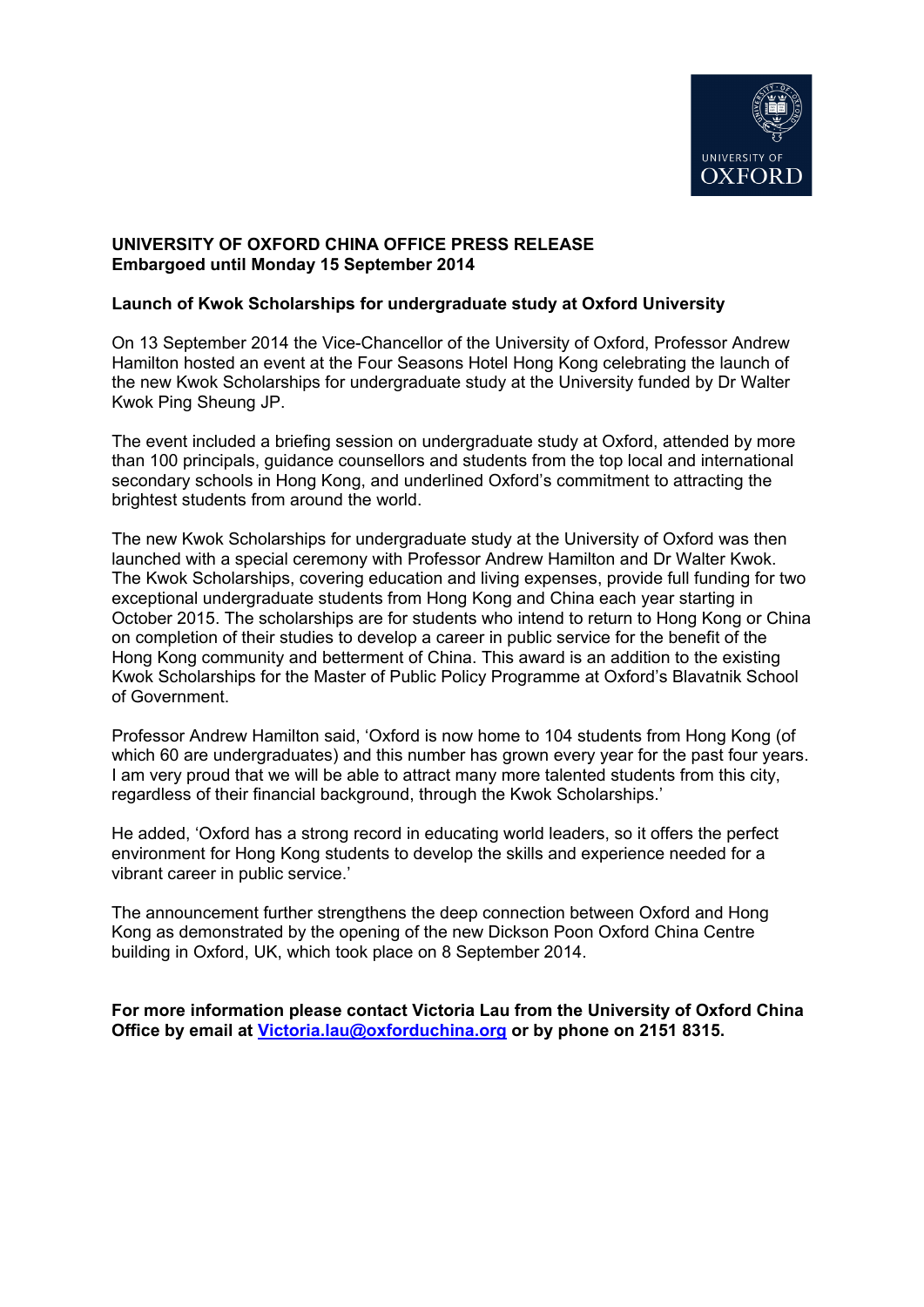

### **Notes to Editors**

### \***The University of Oxford**

The University of Oxford is consistently ranked in the top ten universities in the world and according to a recent league table is the best in the world for medicine.

Oxford has educated 26 British Prime Ministers. It has also educated at least 30 international leaders, including Dr Manmohan Singh, Prime Minister of India; Crown Prince Naruhito of Japan; and former US President Bill Clinton.

Oxford has more world-leading academics than any other UK university. It also has the highest number of world-leading or internationally excellent academics in the UK (according to the 2008 national Research Assessment Exercise).

For more information, go to<http://www.ox.ac.uk/>

#### **\*The Walter Kwok Foundation**

The Walter Kwok Foundation was founded by Dr. Walter Kwok in April 2011. The objectives of the Foundation include helping the poor and the underprivileged, providing scholarships and maintenance grants for students from Hong Kong and China for the advancement of education and research on public service, government and public policy studies, global affairs, protection of the environment and wildlife and promotion of Chinese art, culture and historical heritage. Since its inception, the Foundation has made donations to charities for the underprivileged in Hong Kong, namely Ashoka, which helps the visually handicapped, the Foodlink Foundation, which helps the undernourished, and the Suicide Prevention Service.

On education, the Foundation has sponsored the scholarship programme for students from Hong Kong and China undertaking the Master of Public Policy degree at the Blavatnik School of Government, University of Oxford since 2012. From this year, the Foundation will also be sponsoring a scholarship programme for undergraduate study at the University of Oxford on subjects related to public service including the highly popular PPE (Politics, Philosophy and Economics) programme. Since last year, the Foundation has sponsored students in the Master's Programme in Global Affairs at the Jackson Institute for Global Affairs, Yale University.

The Foundation aims at providing scholarship programmes for students who aims for a lifetime career to serve the community and to serve for the well-being of the people of Hong Kong and China.

#### **\*The University of Oxford China Centre**

On Monday 8 September, the University of Oxford China Centre, home to Europe's largest concentration of China specialists, officially moved into the new Dickson Poon Oxford China Centre Building, with philanthropic support from donors in Hong Kong. The building provides state-of-the-art facilities to support the ground-breaking work of more than 50 academics approaching the study of China from different disciplines. The building was opened in a ceremony officiated by University Chancellor Lord Christopher Patten of Barnes, Vice-Chancellor Professor Andrew Hamilton, in the presence of the Prince William, Duke Cambridge and Hong Kong philanthropist, Mr Dickson Poon.